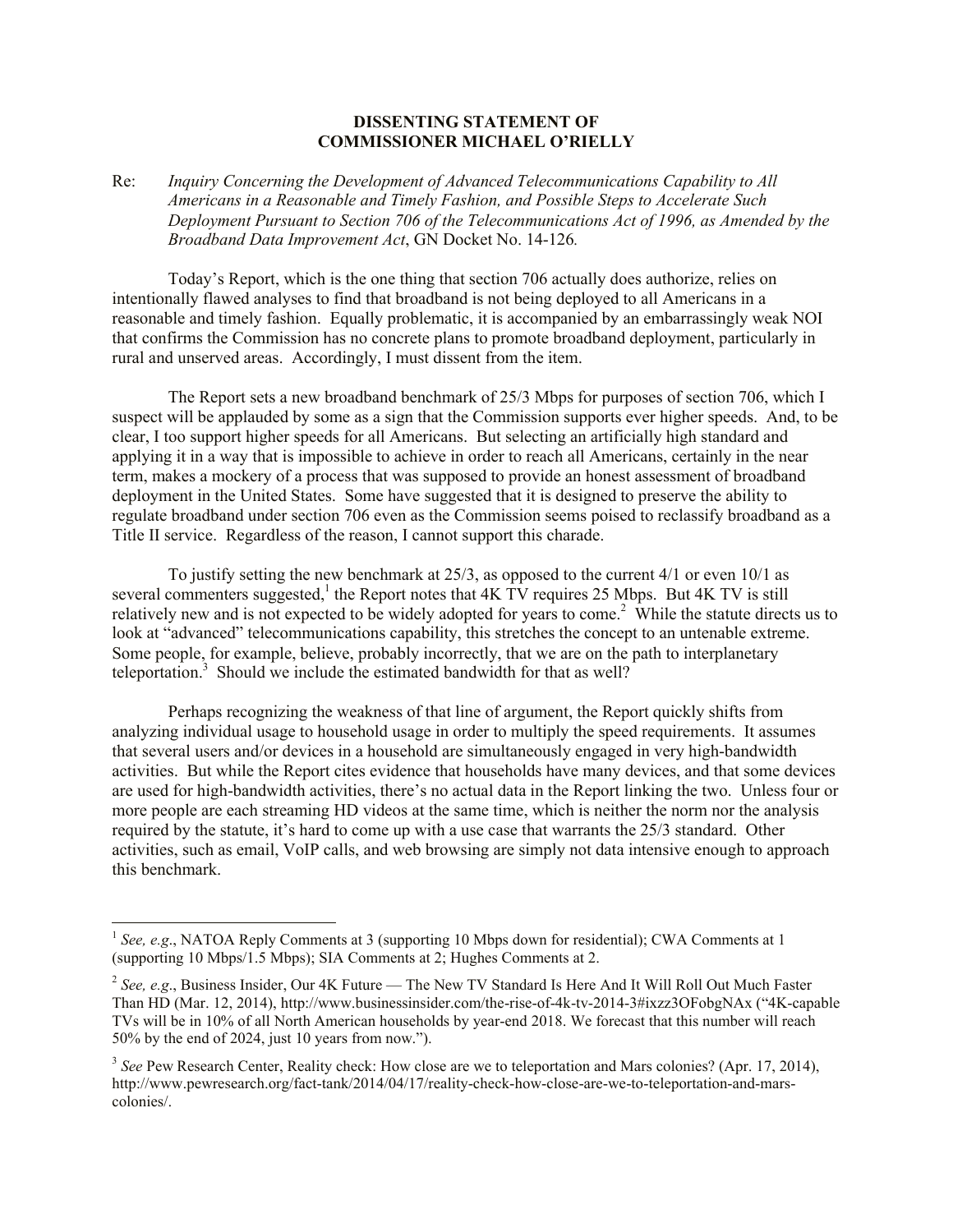Having settled on this new standard, it comes as no surprise that the Report finds that 25/3 service is not being deployed to all Americans. By setting the benchmark at this level, the Report is able to exclude both mobile and satellite broadband service from its analysis, despite the ever expanding capabilities and popularity of both services.

Even worse, it makes the finding by misreading the phrase "is being deployed", and by giving essentially no weight to the statutory language "in a reasonable and timely fashion". The former suggests that the Commission should look at "progress—not total achievement" as my colleague Commissioner Pai has said before.<sup>4</sup> The latter implies that the Commission should take into account factors such as network engineering and the economics of serving rural and other high-cost areas. Read together, these provisions appropriately recognize that deployment to all Americans isn't going to be uniform and certainly can't happen overnight. Following that reasoning, the Commission would still be able to evolve the standard (at a realistic pace) while reaching a positive finding as long as there has been reasonable and timely progress towards it.

In fact, the data in the report suggest that there could be a positive finding even at the higher standard using the more realistic analysis required by the statute. Between 2011 and 2013, the percentage of Americans lacking access to 25/3 dropped from 28 percent to 17 percent. That's remarkable given that the high benchmark limits the number of technologies, and therefore providers, that are currently able to offer such service. The Report takes issue with the fact that the gap narrowed by just three percentage points between 2012 and 2013. But that's not at all surprising given that providers quickly confront a significant cost curve as they edge out into more rural areas. Indeed, that is why the Commission created a Remote Areas Fund to help bring alternative technologies such as fixed wireless and satellite broadband to areas that it knew could not be cost-effectively served by "wireline or cellular terrestrial broadband technologies" (much less fiber). $5$ 

Nonetheless, the Report narrowly holds that if some Americans do not have access to 25/3, then the standard isn't met. This inflexible test constructed by the majority, which ignores the significant time and costs required to expand and upgrade networks, simply does not comport with the statute or with reality. It also ensures that any standard the Commission sets will never be met, which seems to be the purpose.

In a startling confession of things to come, the report suggests that the "day may be fast approaching" when the consumers must have wired and wireless broadband, assumedly at 25/3 or a higher standard. In other words, it's not one or the other but both, and it means that wireless can never be a substitute for wireline but should be viewed as "distinct product offerings". This admission highlights that the Commission has a broadband vision completely divorced from reality. Such a precarious path of thinking should cease immediately. While consumers may use the wireless and wireline broadband

 4 *See Inquiry Concerning the Deployment of Advanced Telecommunications Capability to All Americans in a Reasonable and Timely Fashion, and Possible Steps to Accelerate Such Deployment Pursuant to Section 706 of the Telecommunications Act of 1996, as Amended by the Broadband Data Improvement Act*, GN Docket No. 11-121, Eighth Broadband Progress Report, 27 FCC Rcd 10342 (2012) (Dissenting Statement of Commissioner Ajit Pai), https://apps.fcc.gov/edocs\_public/attachmatch/FCC-12-90A1.pdf.

<sup>5</sup> *See Connect America Fund; A National Broadband Plan for Our Future; Establishing Just and Reasonable Rates for Local Exchange Carriers; High-Cost Universal Service Support; Developing an Unified Intercarrier Compensation Regime; Federal-State Joint Board on Universal Service; Lifeline and Link-Up; Universal Service Reform— Mobility Fund*, WC Docket Nos. 10-90, 07-135, 05-337, 03-109, GN Docket No. 09-51, CC Docket Nos. 01-92, 96-45, WT Docket No. 10-208, Report and Order and Further Notice of Proposed Rulemaking, 26 FCC Rcd 17663, para. 533 (2011) (USF/ICC Transformation Order), http://hraunfoss.fcc.gov/edocs\_public/attachmatch/FCC-11-161A1\_Rcd.pdf.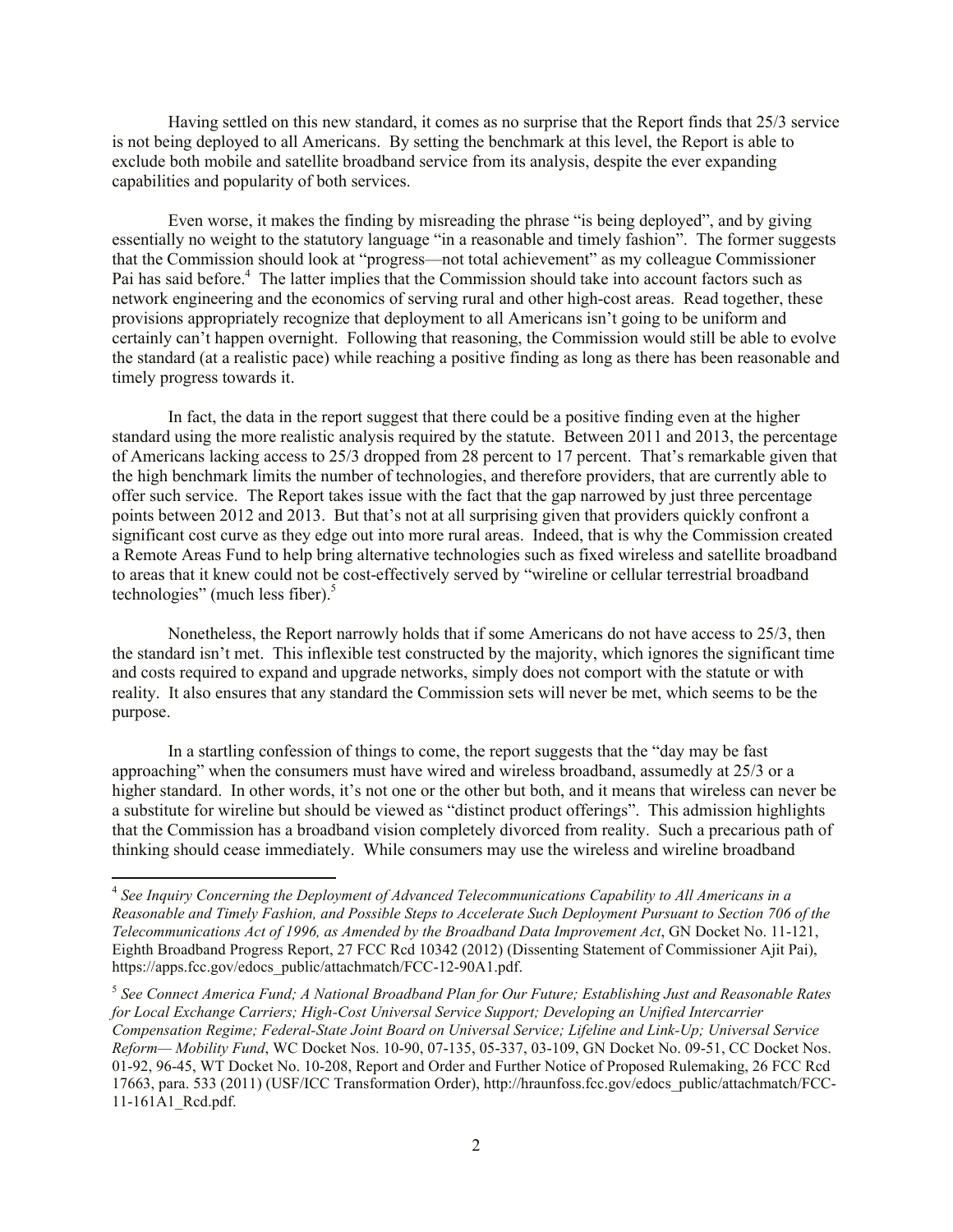differently today, it does not mean that they could not use one for the other if that is all that was available to them (based on many factors, including cost). Procedurally, it perpetuates the strong belief that the Commission is seeking the next justification for a negative finding for American broadband deployment.

Adding insult to injury, appended to the Report is a scant NOI on ways to accelerate broadband deployment. If the state of broadband deployment is so dire, one would think it would warrant at least an NPRM and, ideally, one with concrete proposals to remedy the alleged problems. I could have supported a true NPRM. Regardless of whether the section 706 finding is positive or negative, there is always more that the Commission can do to promote broadband deployment. Where are the proposals to remove barriers to market entry? Where are the suggestions of FCC regulations that should be repealed or waived to promote broadband deployment?

Goals without actions are meaningless – as the Report itself underscores. Several years into its universal service reforms, 20 percent of rural Americans still do not have access to even 4/1 service that was the goal at the time. Part of this is due to the slow pace of the reforms themselves. But it is also due to a failure to focus on unserved areas.

Last year, as we proposed and then adopted various Connect America Fund reforms, I was told not to worry about unserved consumers because "virtually everyone" has access to at least 4/1. Based on my experience and travels throughout rural America, I knew that wasn't the case and today's Report bears that out. Unfortunately, it comes a month after the Commission made certain decisions that shift some of the funding to upgrade existing service in lower cost areas rather than connecting unserved consumers in truly high-cost areas. What is more, in many parts of the country, after six or more years, those upgrades are only guaranteed to get consumers to 10/1 service – a level that, as of today, we no longer consider to be true broadband service. I look forward to the Commission defending to Congress the second class citizen status for rural Americans rendered under this conclusion.

Although some decisions have been finalized, there are other opportunities to accelerate broadband deployment in truly unserved areas if the Commission finally devotes time to them. In particular, the Commission should fully commit itself to completing a plan for the Remote Areas Fund to ensure that the hardest to reach consumers are not left behind indefinitely. The Commission also needs to adopt a Connect America Fund for rate-of-return carriers.

Another key way to accelerate broadband deployment is to remove unnecessary regulations. For example, the Commission has an open proceeding on streamlining the Part 32 accounting rules. In addition, the Separations Joint Board is currently considering comprehensive reform of the Part 36 separations requirements. I have questioned the need for both sets of rules and I hope that we will soon consider orders sunsetting both, at least on a voluntary basis.

Finally, the Commission must refrain from imposing costly new requirements that deter broadband investment and deployment. Unfortunately, the Commission has been moving in the opposite direction. For example, the Commission recently made it harder for carriers to discontinue legacy services – a decision I dissented from because it will force carriers to continue to bear the cost of maintaining legacy services and networks instead of focusing those resources on new deployments.

And, now, the Commission appears ready to reclassify broadband as a Title II service. While the Commission is expected to forbear from a number of the Title II provisions, there will undoubtedly be at least some (and I suspect many) burdensome new requirements on broadband providers, including a whole host of small businesses. In addition, there will be a protracted period of uncertainty as parties challenge various decisions at the Commission and in the courts that will also deter investment in broadband.